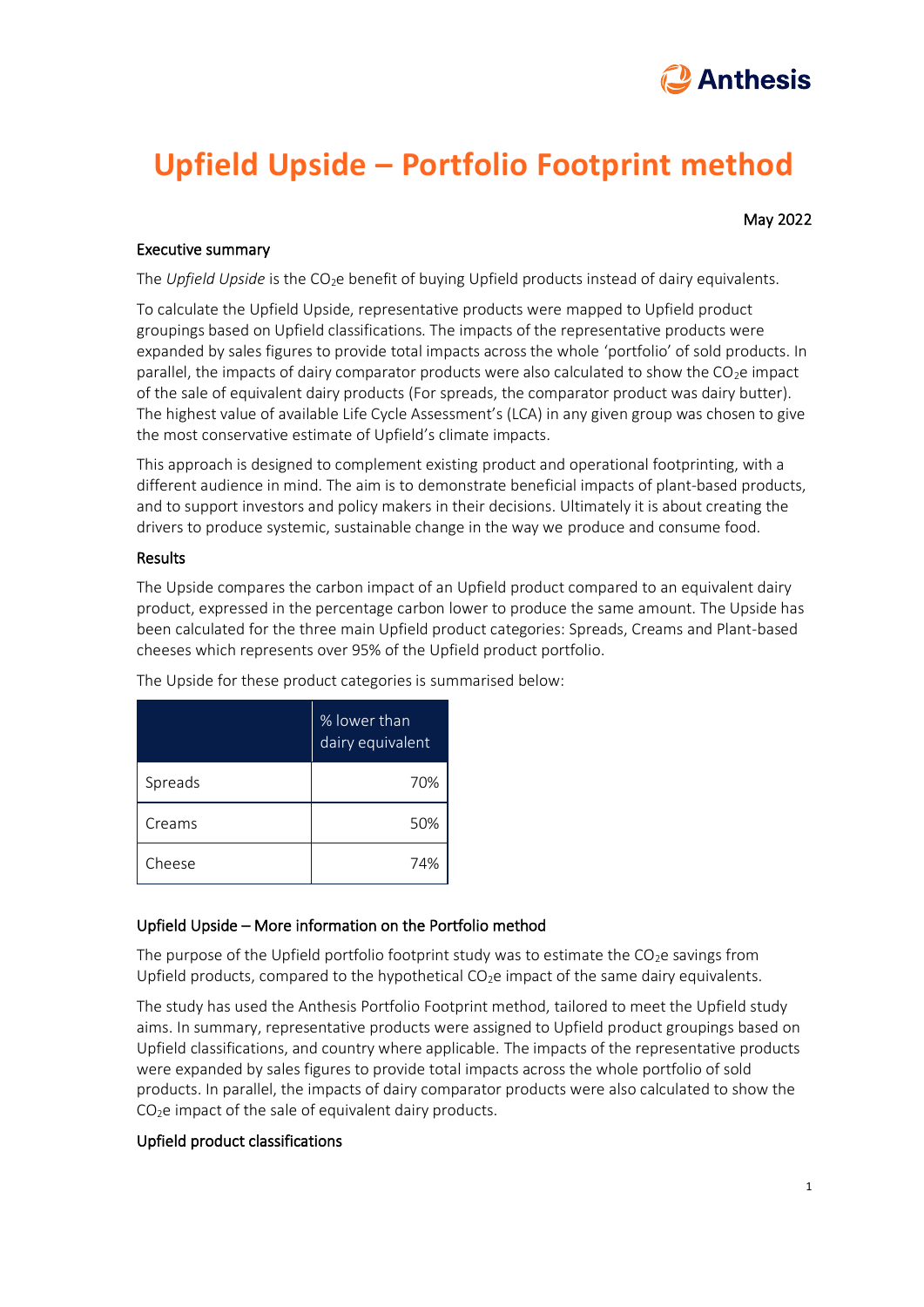

Upfield classifies products in its spread category by three main attributes:

- 1) Sub-category e.g Margarines / Spreadable butter
- 2) Brand e.g. Bertolli, Flora etc
- 3) Sub-brand e.g. Spreadable butter / Plant butter

### LCA's used as representative products

Upfield provided a large set of around 220 peer-reviewed LCA's for their own products, plus LCA's for dairy comparator products (butter for the spreads category, cream of similar fat content for the cream category, and cheeses of similar characteristics for the cheese category). The LCA's were country-specific and there was at least one LCA from 19 European countries, USA and Canada. Most LCA's were carried out in 2018 but a few have been added more recently.

The LCA products were classified by Upfield into Sub-category, Brand and Sub-brand, to align with the Upfield internal classification scheme.

For each aggregation the highest Upfield value among the countries was selected by region for Europe and North America regional values and the highest Upfield value from all the countries is selected for the global default.

For example, if there were three LCA's for MARG/LIGHT in Austria, the MARG/LIGHT-Austria group was assigned the highest  $CO<sub>2</sub>e$  value of those. The dairy comparator product was from the same country to maintain consistency. The MARG/LIGHT Europe value would be the highest value from any Europe LCA's present, and the global MARG/LIGHT value would be the highest value across all LCA countries in the group.

#### Applying representative products to sold product groups

All products were classified by Sub-category, Brand and Sub-brand. The aim of mapping was to give the best LCA match to each product group.

For brands represented among the LCA's, matching at Sub-category/Brand/Sub-brand product level was attempted to make best use of the range of LCA's available. The best match from country, region or global values was applied.

For brands that were not represented among the LCAs, mapping was based entirely on the product groupings, applying the best match available from Sub-category/Sub-brand, Sub-category or Category as described above.

A corresponding comparator product LCA was assigned to each product group.

The highest value of available LCA's in any given group was chosen to give the most conservative estimate of Upfield impacts. This avoids any danger of presenting an artificially low  $CO<sub>2</sub>e$  total and therefore over-estimating the difference between Upfield products and comparator products.

#### Expanding product impact by sales value

From the mapping process, each product group has values for  $CO<sub>2</sub>e$  impact per kg from its Upfield representative LCA and comparator product. The total impact of all sold products is calculated by multiplying the CO<sub>2</sub>e impact per kg by the total kg sold, to give total CO<sub>2</sub>e per product group and total  $CO<sub>2</sub>e$  impact for Upfield sales in the category.

The  $CO<sub>2</sub>e$  impact of the comparator product is calculated in the same way to give total comparator  $CO<sub>2</sub>e$  per product group and for Upfield product.